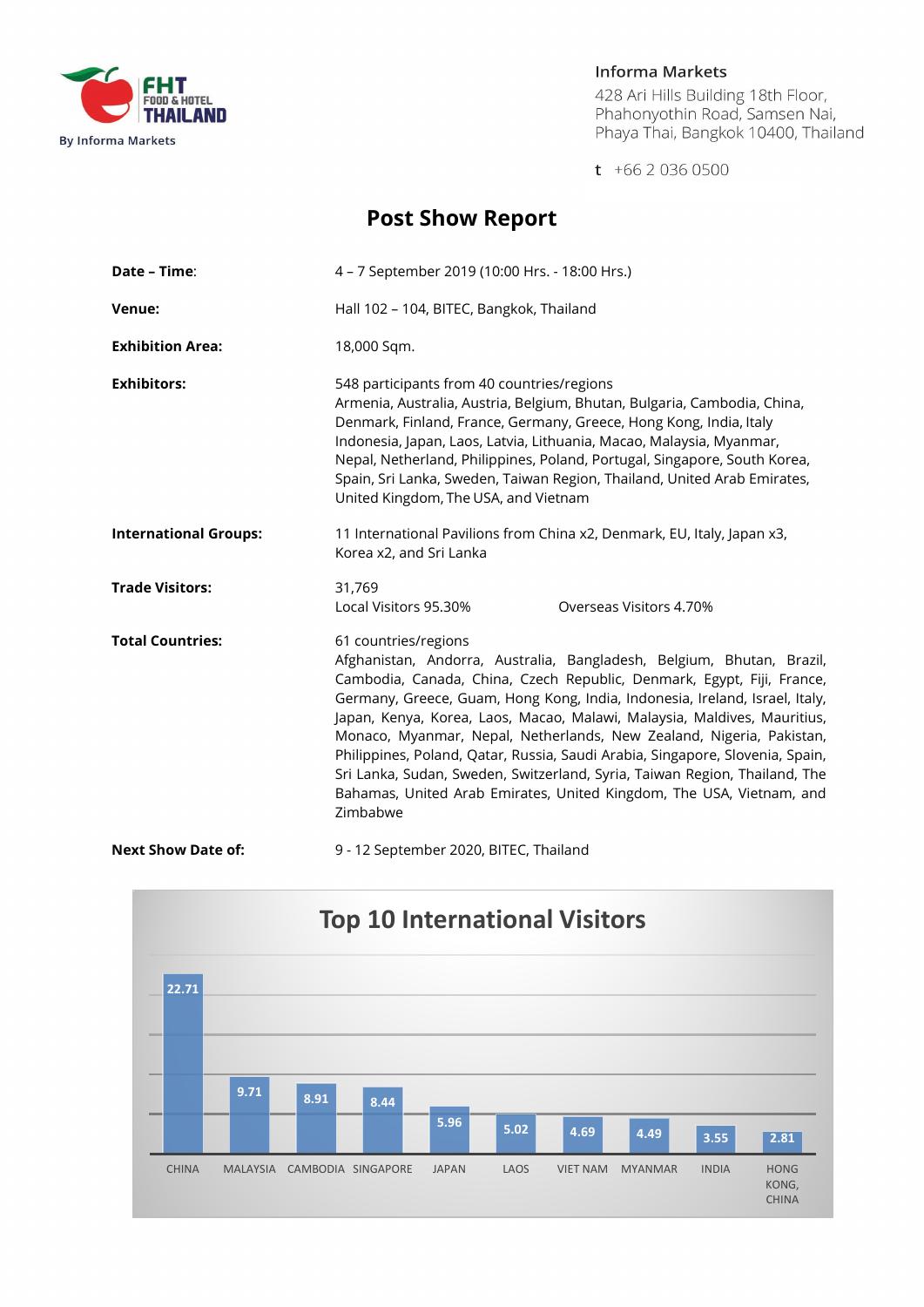

### **Informa Markets**

428 Ari Hills Building 18th Floor,<br>Phahonyothin Road, Samsen Nai,<br>Phaya Thai, Bangkok 10400, Thailand

 $t + 6620360500$ 

## **Buyer Report**

| <b>Buyer Classified by "Job Function"</b>                   |        |
|-------------------------------------------------------------|--------|
| Ower/ President/ CEO/ MD/ GM/ Partner                       | 39.65% |
| Sales/ Marketing/ Business Development                      | 20.12% |
| Purchasing/ Procurement                                     | 18.10% |
| Restaurant/F&B/ Catering/ Production/ Operations Management | 13.08% |
| Executive Chef/ Chef                                        | 9.05%  |

| <b>Buyers Classified by "Company's Main Activity"</b>                    |        |  |
|--------------------------------------------------------------------------|--------|--|
| Hotel/ Resort/ Country Club                                              | 20.41% |  |
| Import/ Distribution/ Wholesale                                          | 20.26% |  |
| Café/ Coffee Shop/ Bakery                                                | 18.78% |  |
| Restaurant                                                               | 15.52% |  |
| Food & Beverage Manafacturer                                             | 13.23% |  |
| Retail/ Supermarket/ Hypermarket/ Department/ Grocery/ Convenience Store | 7.00%  |  |
| Airline/ Cruise Liner/ Rail/ Travel Catering                             | 4.80%  |  |

| Buyers Classified by "Product Interest*" |        |
|------------------------------------------|--------|
| Food & Beverage                          | 87.36% |
| Foodservice & Kitchen Equipment          | 73.60% |
| Coffee & Tea                             | 59.36% |
| Hospitality & Retail Technology          | 57.24% |
| Hospitality Equipment & Supplies         | 57.06% |
| Wine & Spirits                           | 46.87% |

\* % of visitors said they were interested in. Please note visitors can tick more than one.